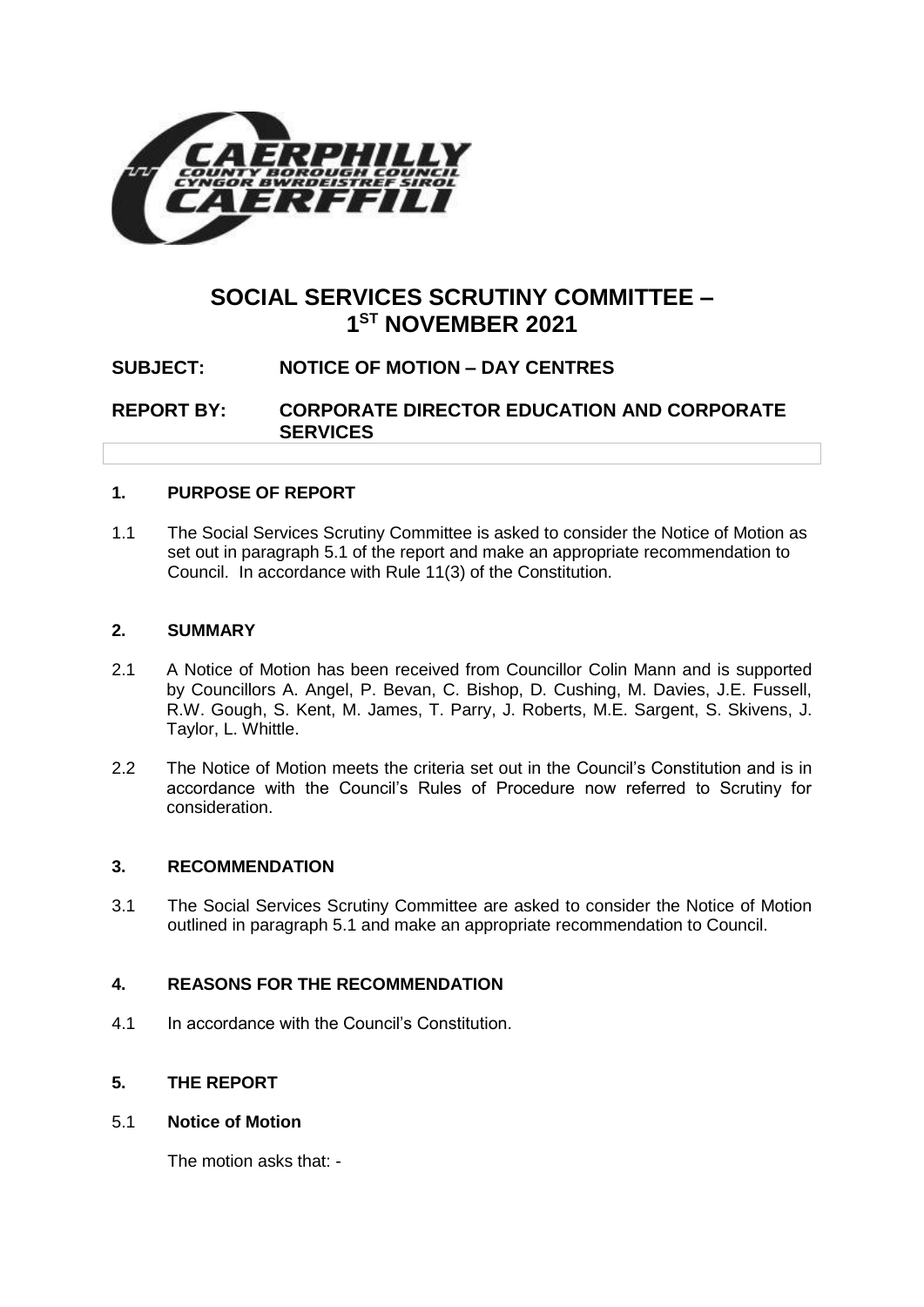In view of significant public concern about suggested changes to the council's day care services, the Plaid Cymru group calls on the council to return to providing a full service of hours at day centres, pending an extensive review. We also call on CCBC not to withdraw previous transport arrangements for service users.

The proposals, as they stand, have caused immense distress and anxiety for carers and some of the most vulnerable members of our society which is having a detrimental effect on their Mental Health and Wellbeing.

We are concerned that the existing consultation exercise has not gone out to all Carers and those vulnerable individuals they care for. The consultation seems to be merely window dressing with social services officers determined to drive through changes, whatever the short and long-term impact on carers and their family members. A better system of communication with service users and families is badly needed so that they are a proper part of the decision-making process

In the meantime, there should be a moratorium on any changes taking place for at least 12 months with a final decision on any changes being considered by the full council.

## **6. ASSUMPTIONS**

6.1 As a notice of motion is a procedural matter and must be dealt with in accordance with Council's Constitution, no assumptions have been made.

## **7. SUMMARY OF INTEGRATED IMPACT ASSESSMENT**

- 7.1 This report does not require an Integrated Impact Assessment as it relates to a procedural matter under the Councils Constitution.
- 7.2 The procedural rules regarding a Notice of Motion are contained within Council's Constitution as adopted in May 2002. The Council's Constitution sets out the framework for the decision-making roles and responsibilities.

#### **8. FINANCIAL IMPLICATIONS**

8.1 There are no financial implications associated with this report.

### **9. PERSONNEL IMPLICATIONS**

9.1 There are no personnel implications associated with this report.

#### **10. CONSULTATIONS**

10.1 There has been no consultation undertaken.